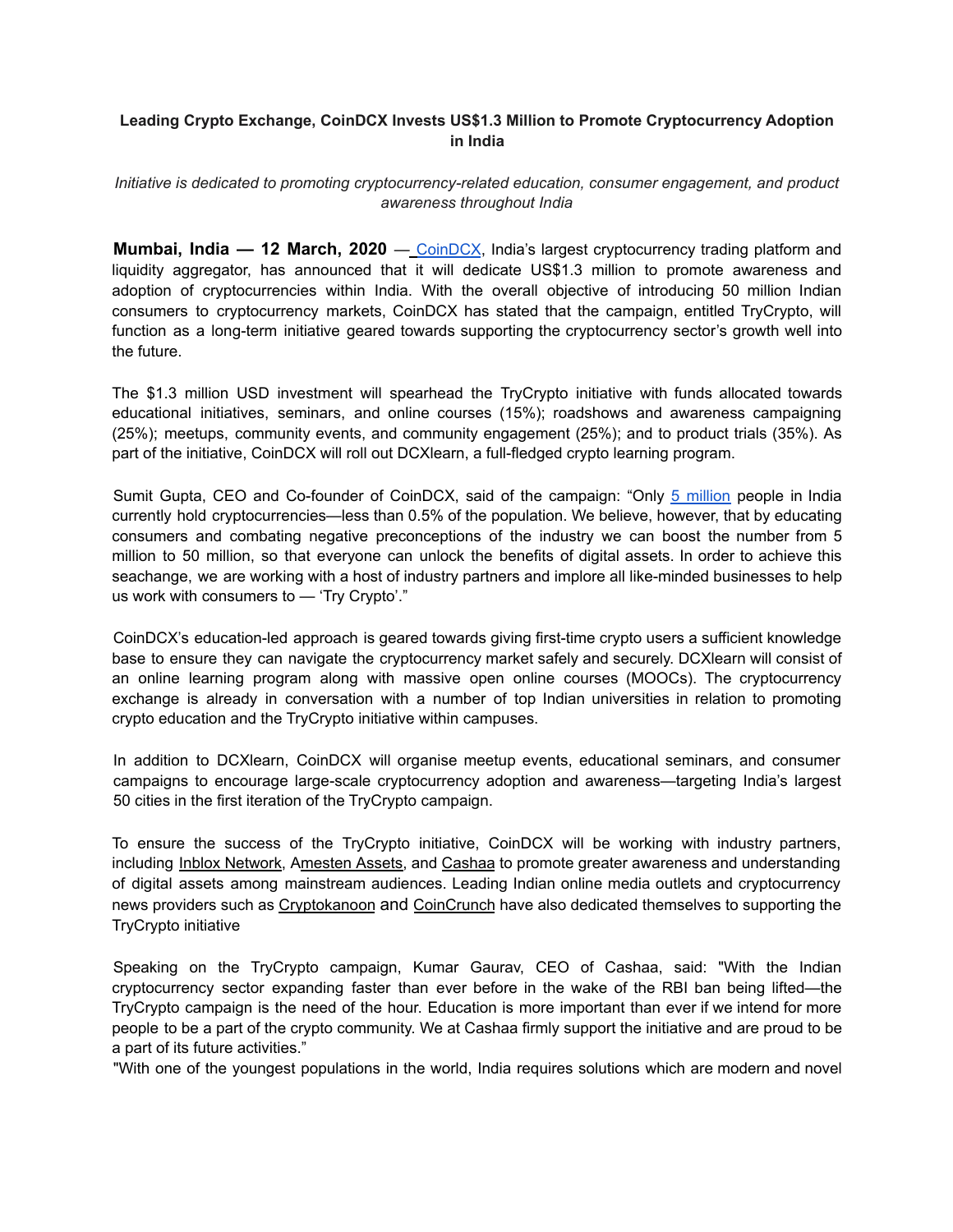for millennials who are looking for better instruments to manage their finances. Crypto is fast becoming a preferred choice for these young, technologically savvy consumers. However, an initiative like CoinDCX's TryCrypto campaign has the potential to bring the benefits of cryptocurrencies to a larger audience than ever before," added Kashif Raza, Co-founder of CryptoKanoon.

The announcement of CoinDCX's dedication of US\$1.3 million to the TryCrypto initiative follows the landmark ruling on March 6 when the Supreme Court of India struck down the Reserve Bank of India's (RBI) ban on financial institutions providing banking services to cryptocurrency businesses, as well as the announcement that CoinDCX became the first cryptocurrency platform in India to integrate bank account transfers—just 6 hours after the Supreme Court decision was made public.

###

CoinDCX CEO and Co-Founder Sumit Gupta is available for interview

## **Additional Partner Quotations:**

Upon the announcement of that CoinDCX had invested US\$1.3 million to promote cryptocurrency adoption in India and to further the mission of its TryCrypto initiative, a number of industry heavyweights and CoinDCX partners weighed in with commentary and support:

- Abhimanyu Kashyap, Founder of Inblox Network, said: "Following the recent Supreme Court verdict, the Indian market is more open to crypto innovation than ever before. Inblox Network has been a longtime supporter of crypto education in India and now, with the TryCrypto initiative, we believe we can effectively engage more than 50 million potential cryptocurrency users, providing them with the appropriate knowledge, tools, and network to empower themselves through crypto adoption."
- Naimish Sanghvi, Founder of CoinCrunch, said: "Cryptocurrencies will be the vehicles for the next generation of decentralised applications and finance. If the industry hopes to attract a greater number of active users, however, we need to showcase cryptocurrency's utility—educating people and creating awareness. The TryCrypto initiative is a definite step in the right direction and we fully support it."
- Sachin Jain, Founder of Amesten Assets, said: "Though the cryptocurrencies are at a nascent stage in their development, their underlying technology is already having a transformative effect on an array of industries through its real life application. Awareness, education and support of the cryptocurrency industry's development is something that is important to ensure that everyone can enjoy the benefits this new technology can offer in a safe, secure, and sustainable way."

###

## **About CoinDCX**

CoinDCX is India's largest cryptocurrency trading platform and liquidity aggregator, providing access to massive global liquidity from the world's leading crypto-exchanges, including Binance, HitBTC, and Huobi Global. Established in 2018, the platform is today deemed by many market participants as India's most